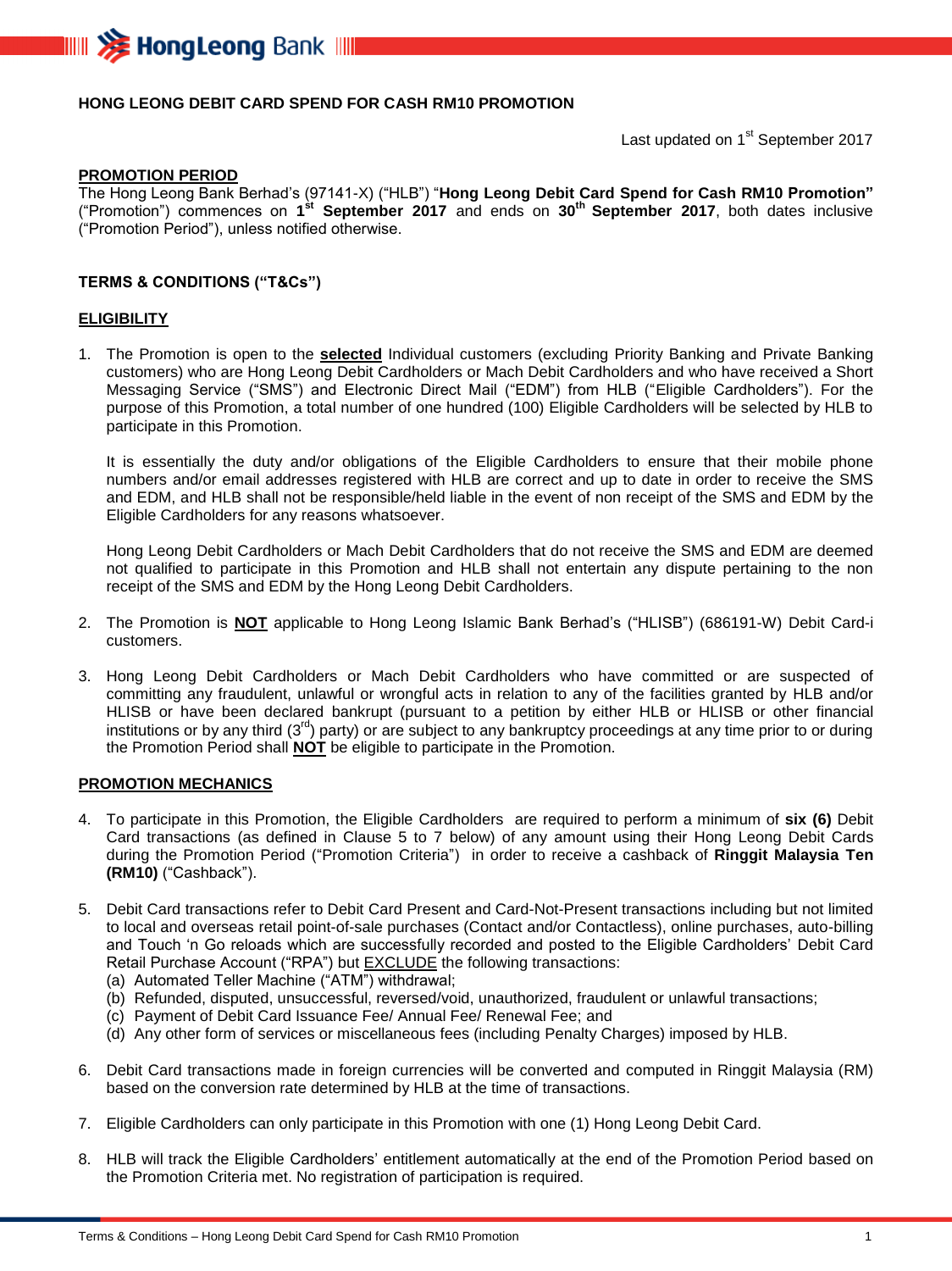

- 9. HLB shall not be liable and responsible for any failure or delay in transmission and/or reflection in the Eligible Cardholders' RPA on the relevant Debit Card transactions which may result in the Eligible Cardholders being omitted from receiving or not entitled to the Cashback for the Promotion.
- 10. Total Cashback payout is capped at **Ringgit Malaysia One Thousand only (RM1,000)** under this Promotion and it is limited to **one hundred (100)** Eligible Cardholders throughout the Promotion Period. Each Eligible Cardholder is entitled to **Ringgit Malaysia Ten** (**RM10)** only regardless of the number of Debit Card(s) that he/she has with HLB.
- 11. The Eligible Cardholders' Hong Leong Debit Cards and their accompanying RPA must remain open, active and valid with a minimum account balance of **Ringgit Malaysia Two Hundred (RM200)** from **1 st September 2017** until **31st December 2017** for the purpose of the Cashback crediting, failing which, the Eligible Cardholders shall be disqualified from receiving the Cashback and the Cashback shall be forfeited.
- 12. Cashback will be credited into the Eligible Cardholders' RPA no later than **31st December 2017**. Nevertheless, HLB will not be responsible for any delay in crediting the Cashback.
- 13. The Eligible Cardholders shall be notified by HLB on the successful crediting of Cashback either in writing, by phone, by SMS, by posting the Eligible Cardholders' name and Hong Leong Debit Card number (in masked form) at HLB's Website at [www.hlb.com.my](http://www.hlb.com.my/) ("HLB's Website") or any other methods deemed fit by HLB no later than **31st December 2017**.
- 14. The Eligible Cardholders who do not receive such notification from HLB by **31st December 2017** are deemed **NOT** entitled to the Cashback.
- 15. The Eligible Cardholders shall be responsible to notify HLB in writing no later than **31st January 2018** for nonreceipt of the Cashback, failing which, they shall be deemed to have received and accepted the Cashback from HLB.
- 16. The Eligible Cardholders hereby give their consent to and authorize HLB to disclose their names, mobile phone numbers and email addresses to the appointed vendors for the purposes of the Promotion.
- 17. The SMS and EDM service for this Promotion is provided and supported by M3 Technologies (Asia) Berhad (482772-D) ("M3Tech") and DCatalyst Sendirian Berhad (819292-U) ("DCatalyst") respectively; SMS and EDM vendors officially appointed by HLB.
- 18. The Eligible Cardholders also hereby give their consent to and authorize HLB to disclose or publish their names, Hong Leong Debit Card numbers (in masked form) or photos in media, marketing or advertising materials for the purposes of the Promotion.

## **GENERAL**

- 19. By participating in the Promotion, the Eligible Cardholders:
	- (i) Have read, understood and agreed to be bound by the T&Cs of the Promotion;
	- (ii) Agree that the T&Cs herein, Hong Leong General Terms and Conditions of Accounts and Hong Leong Debit Card Terms and Conditions that govern the RPA and Debit Card transactions respectively, or any relevant terms and conditions HLB may impose from time to time, are read as an entire agreement and the specific T&Cs herein shall prevail if there is any discrepancy;
	- (iii) Agree that the Cashback is non-transferable to any third (3rd) party and non-exchangeable for up-front credit, cheque or benefit-in-kind;
	- (iv) Agree that HLB's decision on all matters relating to the Promotion shall be final, conclusive and binding on all Eligible Cardholders and no further correspondence and/or appeal to dispute HLB's decision shall be entertained; and
	- (v) Agree to access HLB's Website at regular time intervals to view the T&Cs of the Promotion and to ensure to be kept up-to-date on any change or variation to the T&Cs.

20. HLB reserves the right:

- (i) To add, delete, suspend or vary the T&Cs contained herein, either wholly or in part, including but not limited to substituting the Cashback with other offer or product of similar value at its absolute discretion, by way of posting on HLB's Website, or in any other manner which HLB deems practical;
- (ii) To disqualify any Eligible Cardholders for any reason whatsoever as HLB may in its absolute discretion deem fit to participate in the Promotion and/or be entitled to the Cashback; and